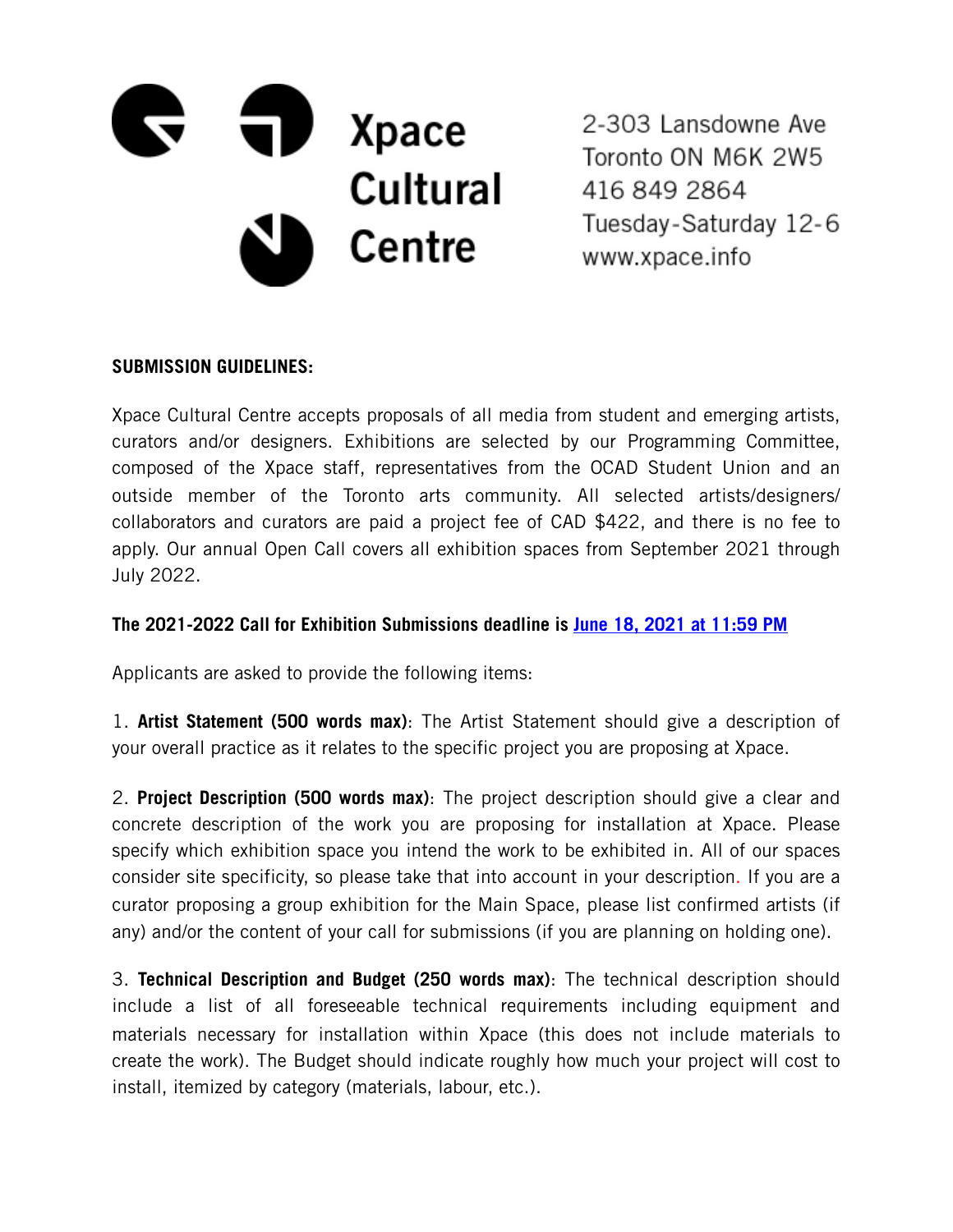4. **Alternative Presentation Strategies (250 words max)**: Due to the unpredictability of the COVID-19 pandemic, we are asking all applicants to list alternative methods of presenting your proposed project virtually (or otherwise not on site at the gallery) in the event that public health officials require Xpace to be closed to the public by the time of your proposed exhibition opens. Xpace staff will be on hand to support you in the execution of these contingency plans should your proposal be accepted, so we encourage applicants to be creative and experimental! If you would like feedback on any potential ideas you may have please contact Programming Coordinator Philip Leonard Ocampo at philip@xpace.info

5. **Curriculum Vitae (Max 3 pages)**: Your CV should include education and exhibition history, as well as any relevant experience, reviews, etc. Xpace only shows works from emerging artists/curators/designers and/or students. Please note that formal training and education is not mandatory to apply. If you are unsure if you fall within our mandate, please ask.

Mid-career and established artists will not be accepted.

6. **Visual Support Material (5-10)**: Images must be in JPG format. You may include links to video and/or audio files. These should be a maximum of 3-5 minutes in total. If there is a specific portion of a longer video you would like the Programming Committee to watch, please indicate it on your support material list.

7. **Support Material List**: ordered and labeled to match the files given.

If you have any questions about the proposal process that are not outlined in our FAQ below please contact Philip Leonard Ocampo [\(philip@xpace.info\)](mailto:philip@xpace.info) or Natalie King ([natalie@xpace.info\)](mailto:natalie@xpace.info), respectively, **before 1pm on June 17th, 2021**. Please note due to high interest we may get to your question within 2-3 days, please plan accordingly. We cannot respond to any last minute requests.

Xpace recognizes the importance of oral culture in the transmission of language, history, knowledge and practice. **We will accept oral submissions for the Call for Exhibitions application**, when accessibility and/or oral culture is relevant to the project or artistic practice. Oral application requests will be evaluated on a case by case basis. If you'd like to request one, please write Alexia [\(alexia@xpace.info\)](mailto:alexia@xpace.info) **at least 10 business days before the application deadline.**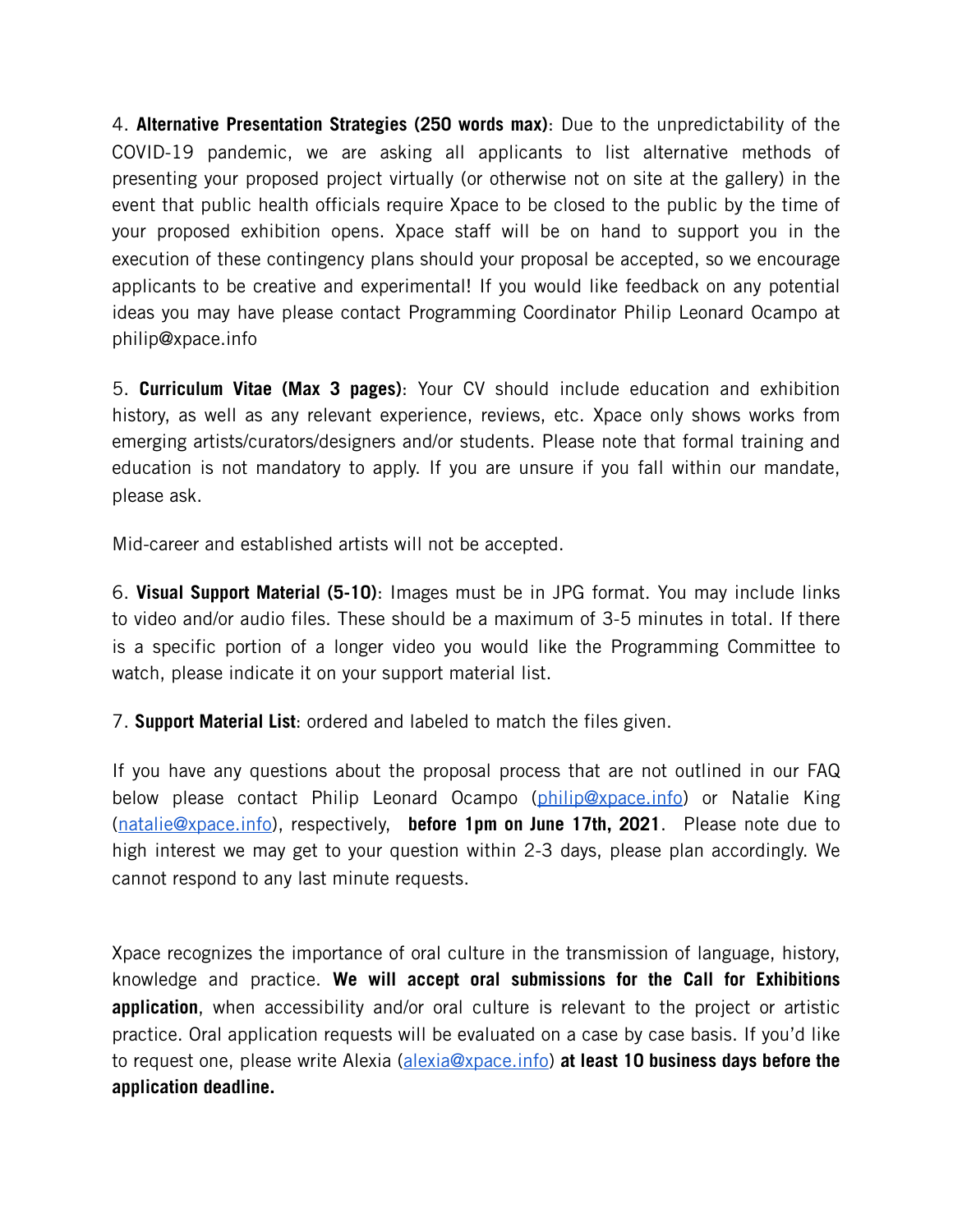**DUE TO HIGH INTEREST, XPACE WILL ONLY ACCEPT SUBMISSIONS RECEIVED THROUGH OUR FORMAL SUBMISSION PROCESS ON SUBMITTABLE AS OUTLINED ABOVE.** 

**THOUGH STAFF IS HAPPY TO PROVIDE FEEDBACK AT ALL MOMENTS OF THE SUBMISSION PROCESS, WE CANNOT RESPOND TO INQUIRIES ASKED THROUGH DIRECT MESSAGE, TEXT OR FACEBOOK MESSENGER. WE ASK THAT APPLICANTS REACH OUT ONLY THROUGH EMAIL.** 

**LATE OR INCOMPLETE SUBMISSIONS WILL NOT BE ACCEPTED.** 

**APPLICANTS WILL BE NOTIFIED WITHIN 3 MONTHS OF THEIR PROPOSAL STATUS. WE LOOK FORWARD TO READING YOUR PROPOSALS AND THANK YOU FOR YOUR INTEREST :)**

# **EXHIBITION SPACES:**

#### **WINDOW SPACE**

The **Window Space** looks out onto Lansdowne Avenue and is visible 24 hours a day, seven days a week. Works proposed for the Window Space should consider the nature of an exhibition space with 24-hour access, and its location and presence as a window facing out onto the street. Solo or collaborative works may apply. Click here to see the Window [Space exhibition archive and floor plan.](http://www.xpace.info/window-space/) 

As the Window Space is accessible from the street 24/7, the virtine is still able to house exhibitions in the event that public health officials require Xpace to be closed to the public. In the case of provincial reclosing due to COVID-19, Xpace has Health and Safety measures in place that enable the Artists to install their exhibitions safely.

#### **MAIN SPACE**

The **Main Space** hosts group exhibitions organized around a connecting theme or idea. You may apply as a curator or as a group of artists. Proposals should emphasize the ways in which the works and artists/designers included present and reinforce the framework proposed by the connecting theme. Curators may apply with works already selected, or with a theme only (please include examples of artists/designers and/or the type of works you are interested in). [Click here to see the Main Space exhibition archive and floor plan.](http://www.xpace.info/main-space/)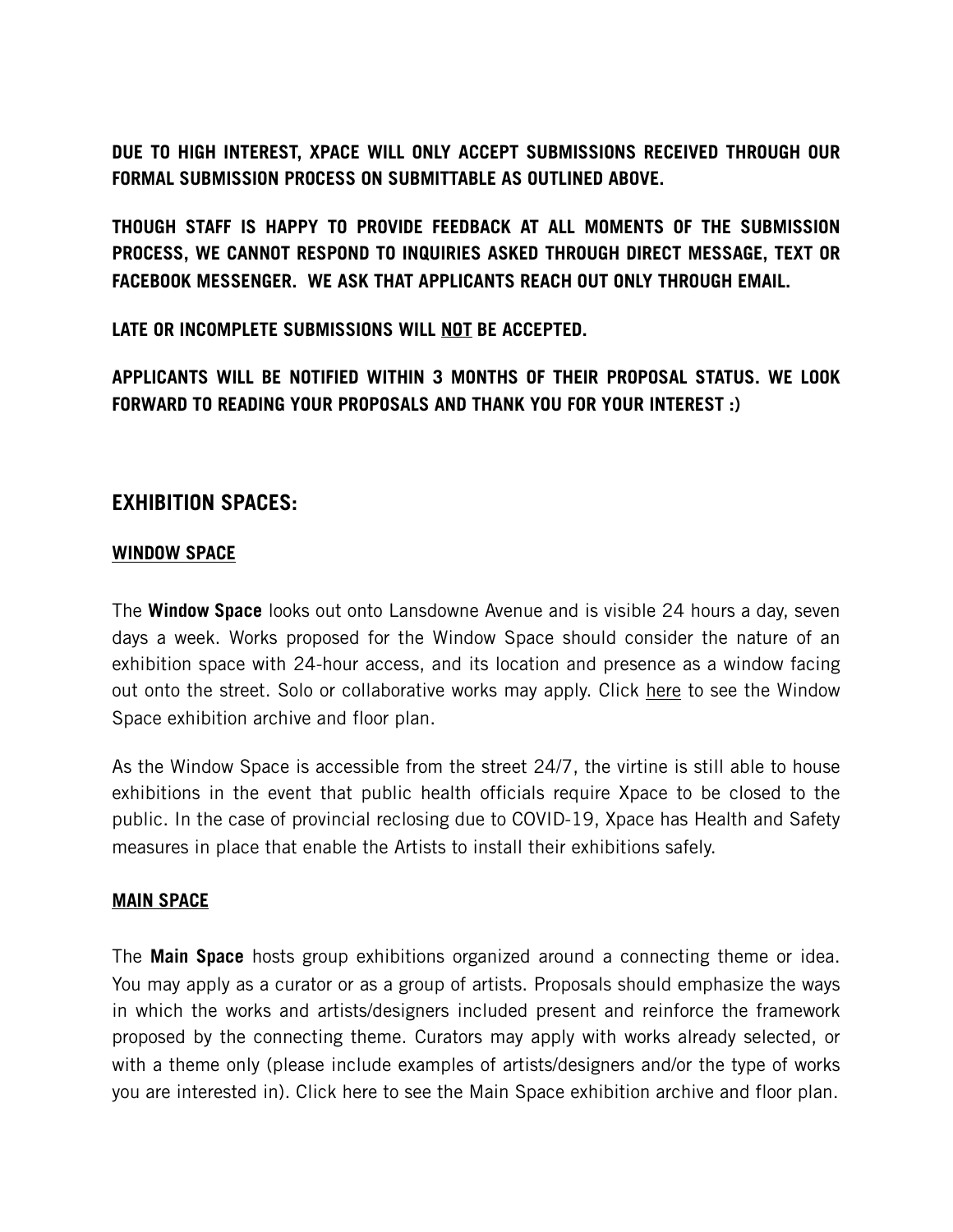Virtual exhibitions / projects will be prioritized, but we also would like to encourage applicants to think creatively about how the physical space may still be used in conjunction with virtual platforms in an experimental way. Xpace staff will be on hand to support you in the execution of these hybrid components should your proposal be accepted. If you would like feedback on any potential ideas you may have please contact Programming Coordinator Natalie King at natalie@xpace.info

## **PROJECT SPACE**

The **Project Space** is intended for installation-based practices. Submissions that emphasize experimentation and take into account site-specificity will be given priority. Solo or collaborative works may apply. [Click here to see the Project Space exhibition](http://www.xpace.info/project-space/)  [archive and floor plan.](http://www.xpace.info/project-space/)

Additionally, due to the unpredictability of the COVID-19 pandemic, we are asking all applicants to list alternative methods of presenting your proposed project virtually (or otherwise not on site at the gallery) in the event that public health officials require Xpace to be closed to the public by the time of your proposed exhibition opens. Xpace staff will be on hand to support you in the execution of these contingency plans should your proposal be accepted, so we encourage applicants to be creative and experimental. If you would like feedback on any potential ideas you may have please contact Programming Coordinator Philip Leonard Ocampo at philip@xpace.info

## **EXTERNAL SPACE**

The **External Space** is a multi site space hosted online on our website and Vimeo page, as well as on-site in the gallery. The External Space offers opportunities for single channel media based works, with an emphasis on video and animation.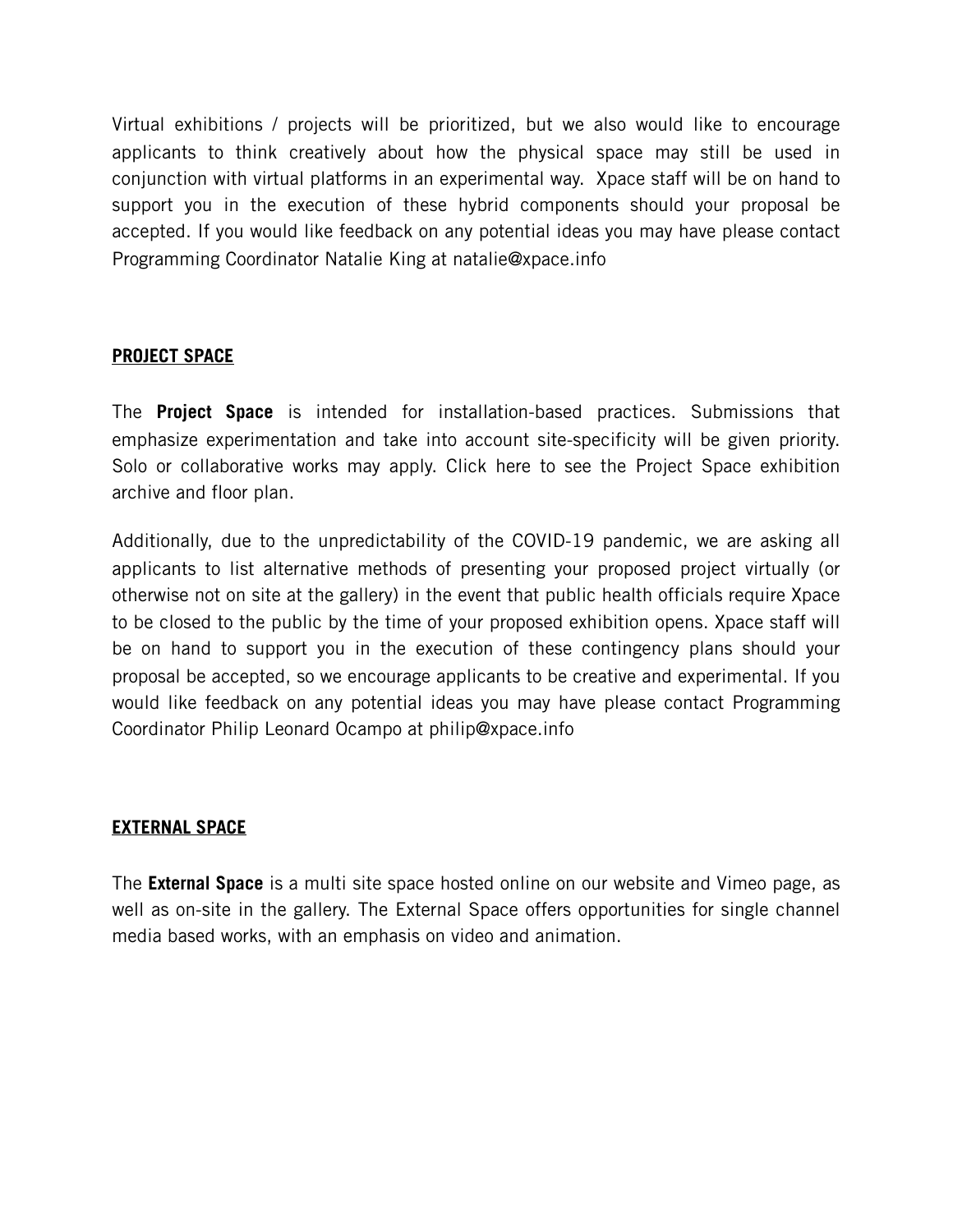# **FAQ (FREQUENTLY ASKED QUESTIONS)**

- 1. Eligibility
- 2. Gallery Logistics
- 3. Proposal Writing + Feedback
- 4. Oral Applications

# **1. ELIGIBILITY**

# **What is Xpace Cultural Centre's definition of "emerging"?**

Xpace Cultural Centre's definition of "emerging" encompasses few restrictions. We do not define emerging artists by age, formal education or set number of years out of school. As long as applicants do not have extensive experience with opportunities in museums or large arts institutions, they are eligible to exhibit with us.

No previous exhibition history or education is required to submit.

## **Do I have to be a current OCAD University student or alumni to exhibit with Xpace?**

No. Though Xpace Cultural Centre is partially funded by the OCAD Student Union, Xpace is a separate organization that encourages the cross collaboration of OCAD U students / alumni and artists who are not affiliated with the university. As long as you identify as an "emerging" artist you are welcome to exhibit with us! We are not affiliated with OCAD University or the OCAD University gallery system.

## **What constitutes an artist being a member of a marginalized community?**

Xpace prioritizes submissions from applicants who are Indigenous, Black, people of color, women, 2SLGBTQ+, people with disabilities, and/or are members of other marginalized groups. For more information about these communities, please visit this [informative resource put together by our friends over at The Margin of Eras Gallery.](https://www.marginoferasgallery.ca/dictionary-of-margins)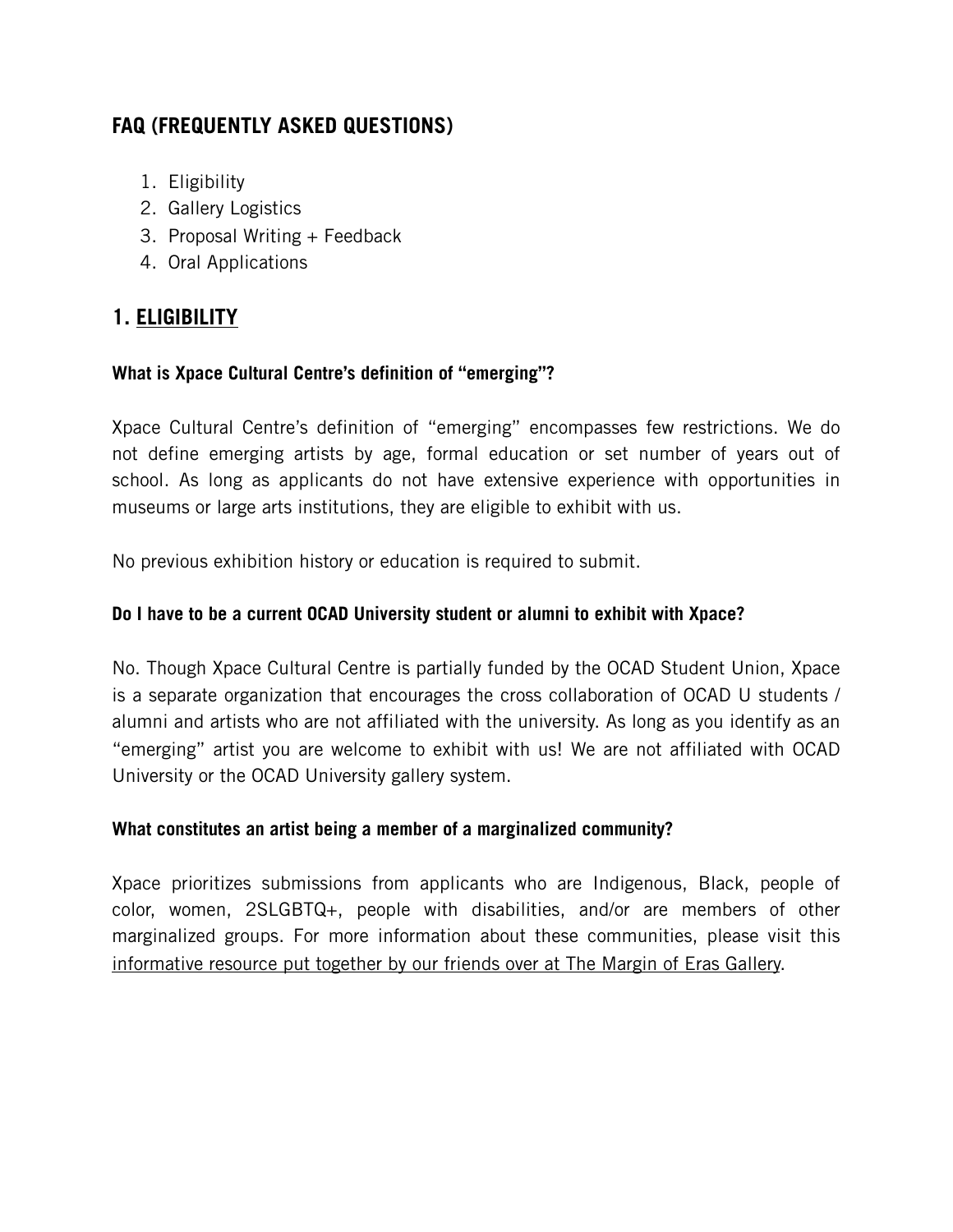# **2. GALLERY LOGISTICS**

## **Are there any physical limitations of Xpace's gallery spaces?**

- Due to structural/spatial limitations, objects cannot be hung from the ceiling.
- No fire or highly flammable materials are permitted in the gallery
- No scents or materials that are highly fragrant are permitted in the gallery.
- No weapons, sharp or hazardous objects are permitted in the gallery.
- No food or non perishable items that can attract rodents/insects or that have the ability to rot are permitted in the gallery.
- For proposals involving large objects, please ensure that it can fit through our front or back doors which are both 34 inches tall and 8' feet tall.
- Vinyl on the floor and on the interior of our Window Space is accepted, but no drilling or painting of the floors is permitted.
- Xpace has track lighting, in which more or less light may be added or removed to compliment at the artist / curator's request.

#### **Does Xpace have any space measurements, floor plans or templates for use?**

- Yes! Please visit <http://www.xpace.info/resources/>to access PDFs that include: gallery floor plans, measurements and photos of our Main, Window and Project spaces.

#### **Can my proposed project involve food, plant life and/or other organic materials?**

- Food materials are not permitted in the gallery.
- Plant life is permitted in the gallery, but due to the absence of natural light in the space, all plant objects will require grow lights or other means of keeping it alive during an extended exhibition run.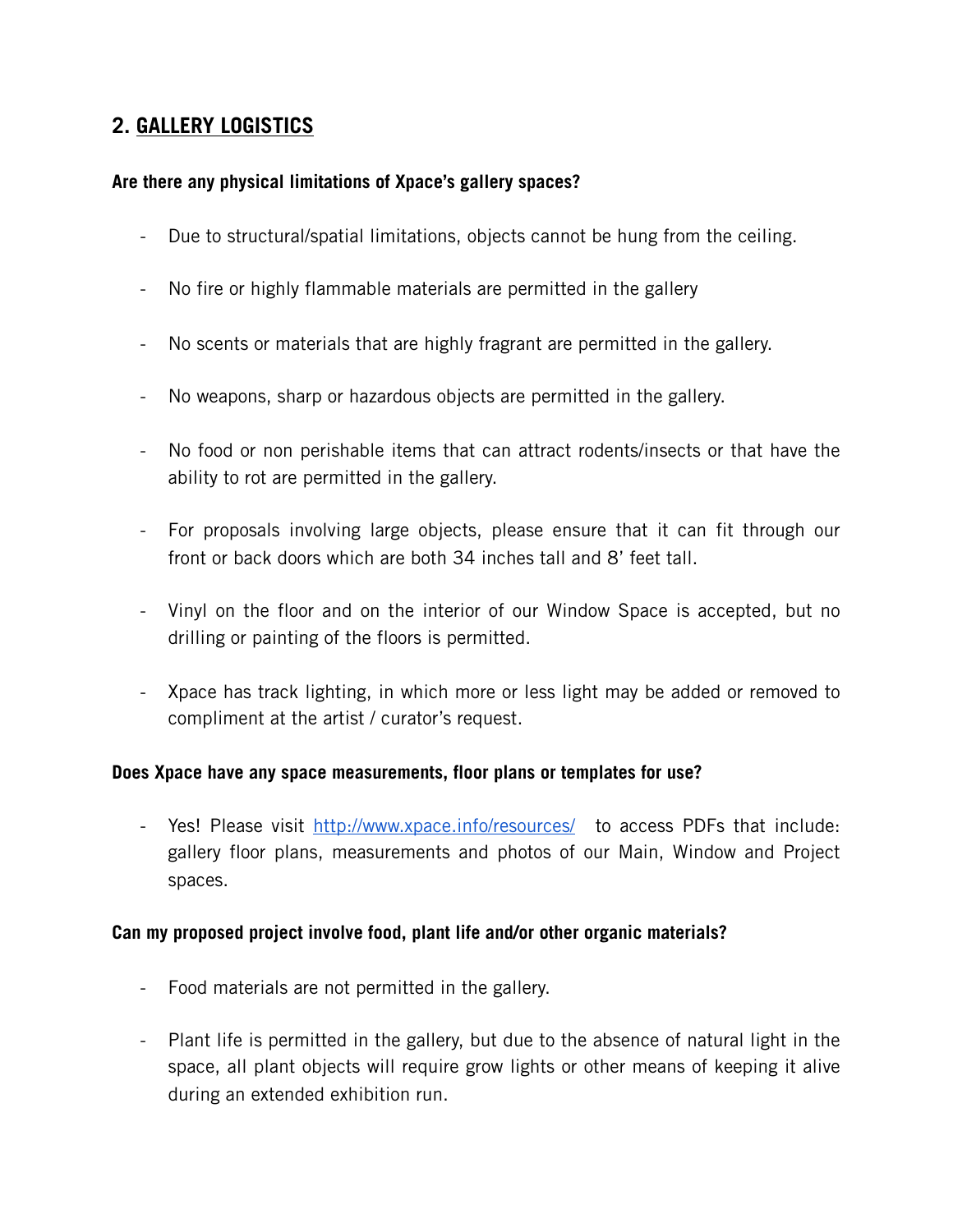## **Can my proposed project involve live interaction or contributions from the general public?**

- Projects of this nature are permitted, as long as applicants provide a logistical plan for how to supervise, facilitate and/or manage live interactions. Xpace staff will help facilitate this, but please keep in mind that this may be additional labour for our programming team. Please keep in mind due to the COVID-19 pandemic, we cannot have more than 5 people gather within the gallery space, ideas for outdoor projects are welcome as long as physical distancing guidelines are followed.

## **Can Xpace have the technical equipment needed for my proposed project?**

- Xpace Cultural Centre has a selection of media equipment to choose from, however please check in with programming coordinator Philip Leonard Ocampo at [philip@xpace.info](mailto:philip@xpace.info) prior to your application. Should Xpace not have the equipment needed for a proposal, please provide places to rent / source the needed equipment in your submission.

## **Is there anything about the Main Space I should know before submitting?**

- You may apply as a curator of a group exhibition (4 5 artists max) or as an artist collective or group of artists (3-5 participants max).
- Curators may apply with works already selected, or with a theme only (please include examples of artists/designers and/or the type of works you are interested in). If selected, curators are given the option of hosting a call for submissions specifically for their exhibition.
- Xpace advises against placing artworks involving projections close to the entrance, as residual sunlight from the Window Space will dilute the projected image.
- Main Space curators are required to organize an additional piece of additional programming, so we encourage applicants to think of new and exciting ways to activate your proposed exhibition through public programming. All participants will also be paid fees in accordance with CARFAC minimum fee schedule. Any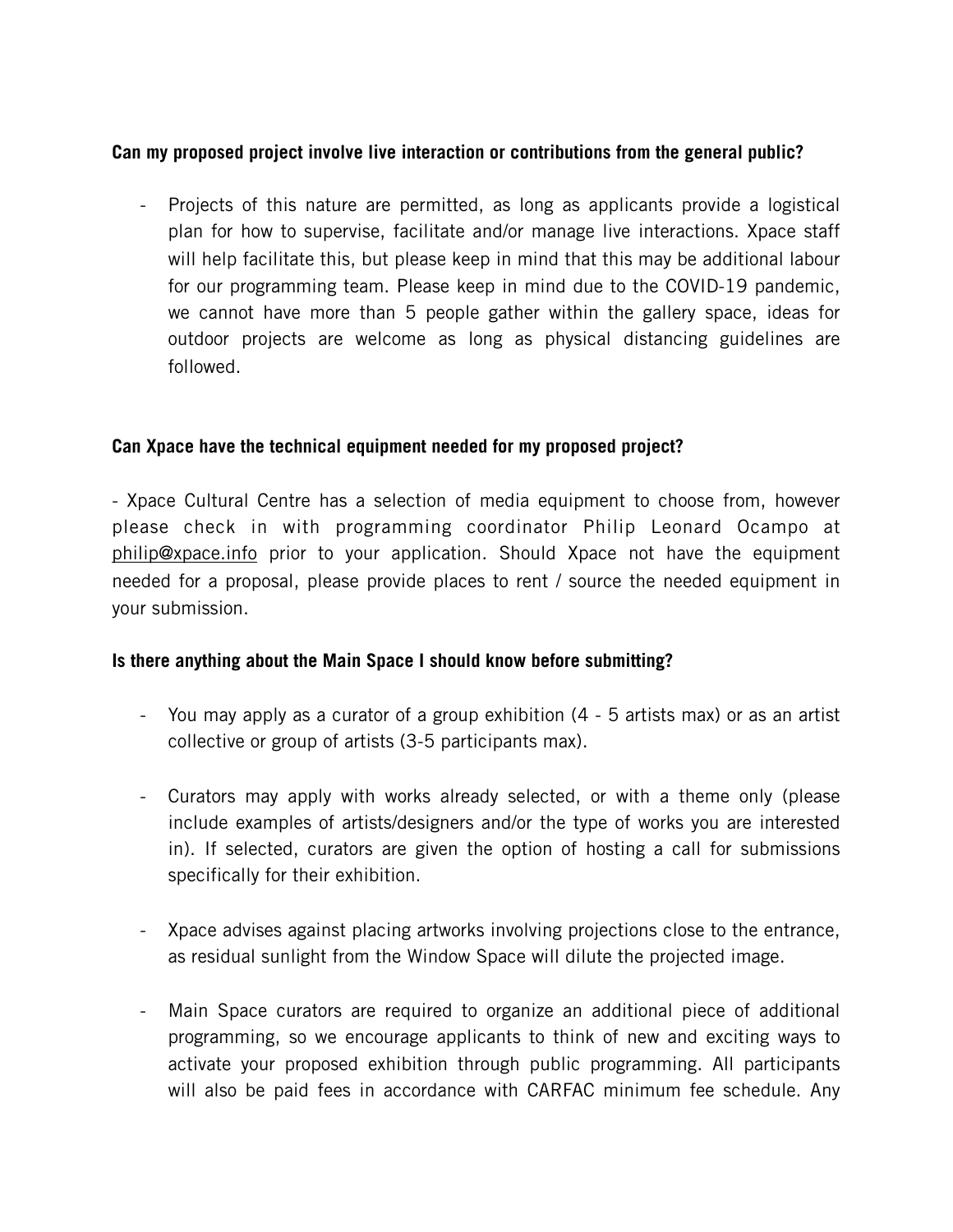workshop / event in conjunction with a Main Space exhibition will be hosted online via Zoom.

- For the 2021 / 2022 programming year, virtual exhibitions / projects will be prioritized, but we also would like to encourage applicants to think creatively about how the physical space may still be used in conjunction with virtual platforms in an experimental way. Xpace staff will be on hand to support you in the execution of these hybrid components should your proposal be accepted. If you would like feedback on any potential ideas you may have please contact Programming Coordinator Natalie King at natalie@xpace.info

## **Is there anything about the Window Space I should know before submitting?**

- Works proposed for the Window Space should consider the nature of an exhibition space with 24-hour, 7 days a week access, and its location and presence as a window facing out onto the street.
- Solo or collaborative works may apply.
- Artists are allowed to paint the walls and the floor of the space, as long as they commit to restoring it to its original state during designated de-install times.
- Artists are allowed to paint on or otherwise utilize the interior of the window glass, as long as they commit to restoring it to its original state during designated deinstall times.
- Projects involving plant life are most successful here.
- Printed images and artworks using pencil crayon used in previous exhibitions have been known to fade a bit during the show run.
- Monitors and digital screens are not permitted in the Window Space as images are near imperceptible in the sunlight.
- As the Window Space is accessible from the street 24/7, the virtine is able to house exhibitions in the event that public health officials require Xpace to be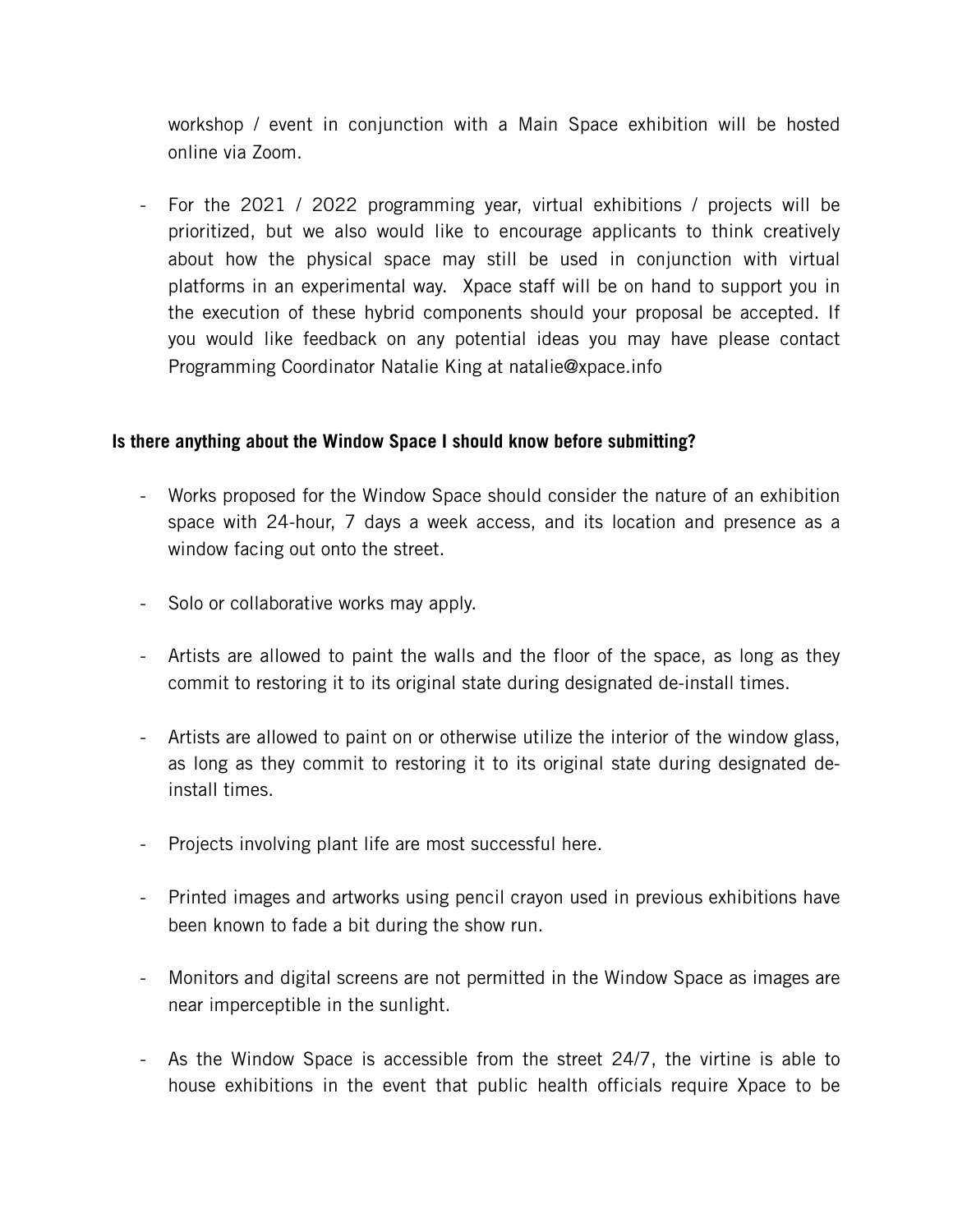closed to the public. In the case of provincial reclosing due to COVID-19, Xpace has Health and Safety measures in place that enable Artists to install their exhibition safely.

## **Is there anything about the Project Space I should know before submitting?**

- Submissions that emphasize experimentation and take into account sitespecificity will be given priority.
- Solo or collaborative works may apply.
- Projects involving plant life are not successful here, as the Project Space is located at the back of the gallery and receives less natural light.
- Artists are allowed to paint the walls of the space, as long as they commit to restoring it to its original state during designated de-install times.
- For the 2021/ 2022 Programming year, due to the unpredictability of the COVID-19 pandemic, we are asking all applicants to list alternative methods of presenting your proposed project virtually (or otherwise not on site at the gallery) in the event that public health officials require Xpace to be closed to the public by the time of your proposed exhibition opens. Xpace staff will be on hand to support you in the execution of these contingency plans should your proposal be accepted, so we encourage applicants to be creative and experimental! If you would like feedback on any potential ideas you may have please contact Programming Coordinator Natalie King at natalie@xpace.info

#### **Is there anything about the External Space I should know before submitting?**

- The External Space is a three site space located on OCAD University Campus in the Learning Zone, hosted online on our website and Youtube page, as well as onsite in the gallery.
- The External Space offers opportunities for single channel media based works, with an emphasis on video and animation.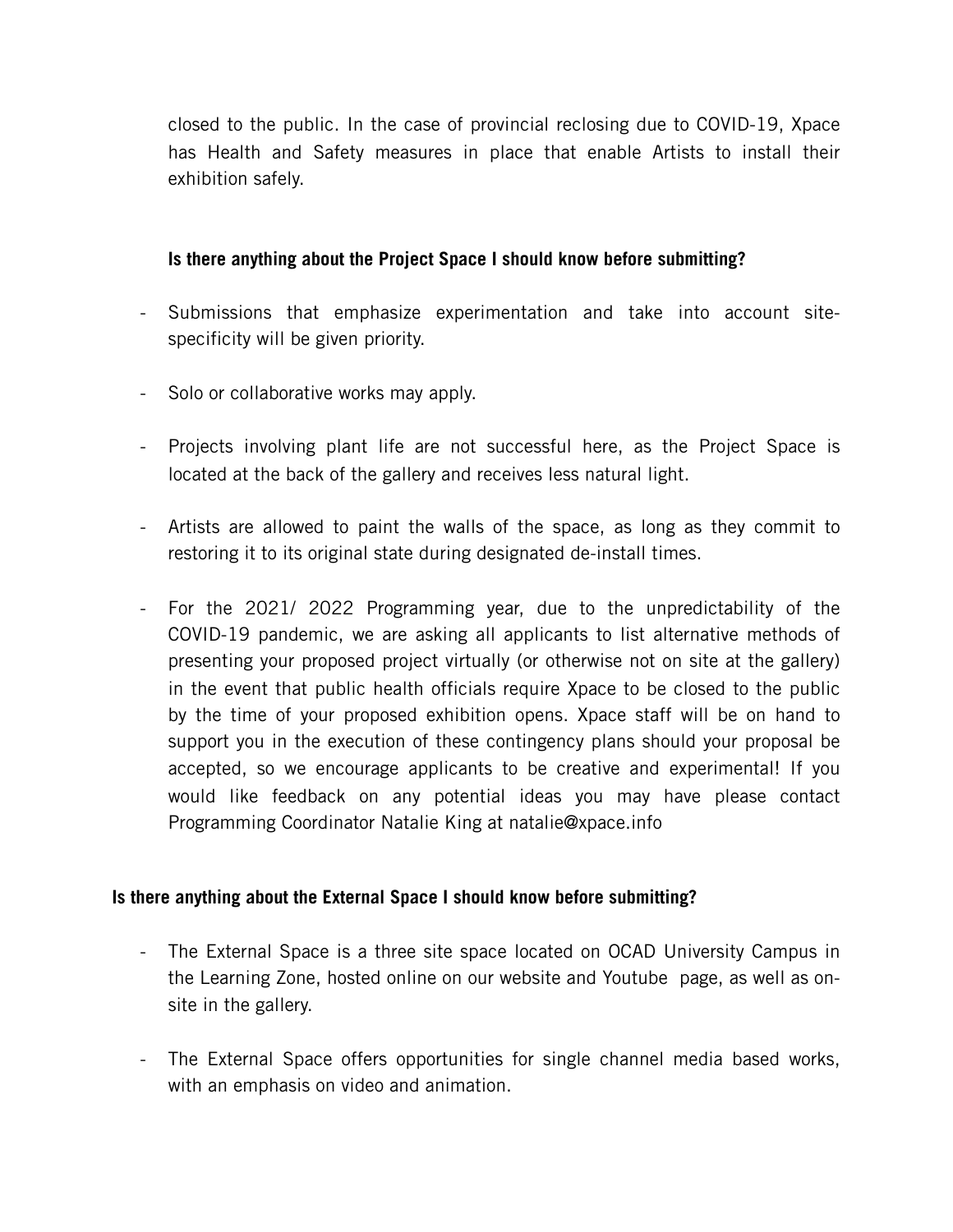- Submissions that seek to make creative / experimental use of a multi site exhibition format will be given priority.

## **Can you cover transportation or shipping costs?**

Unfortunately, Xpace does not have the funds to assist in the transportation of artworks. However, we can assist successful applicants in sourcing external funding to support this.

# **3. PROPOSAL WRITING**

## **Can I submit multiple proposals?**

Yes, applicants may submit multiple exhibition proposals. However, the programming committee may only accept one proposal into our programming year.

## **Do my Artist Statement and Project Description have to be formally written or can it be poetic?**

Submissions may be freer in form as long as the language used is accessible and can be clearly understood by the programming committee. Please keep in mind that you are introducing yourself to an uninitiated audience!

#### **Where can I receive feedback for my submission?**

Xpace will be hosting a proposal writing workshop (**DATE TBA**) before the submission deadline. Xpace staff will lead the workshop, giving participants information about what constitutes a successful submission. There will be a Q&A and opportunities for 1 on 1 meetings at the end of the session.

If you are unable to make it to the workshop, you may request feedback from either programming coordinators Natalie King [\(natalie@xpace.info\)](mailto:natalie@xpace.info) or Philip Leonard Ocampo ([philip@xpace.info](mailto:philip@xpace.info)) at any point in the application process **before 1PM on June 17th, 2020.** 

We cannot respond to inquiries asked through direct message, text or Facebook messenger. We ask that niquiries be sent to us via email ONLY.